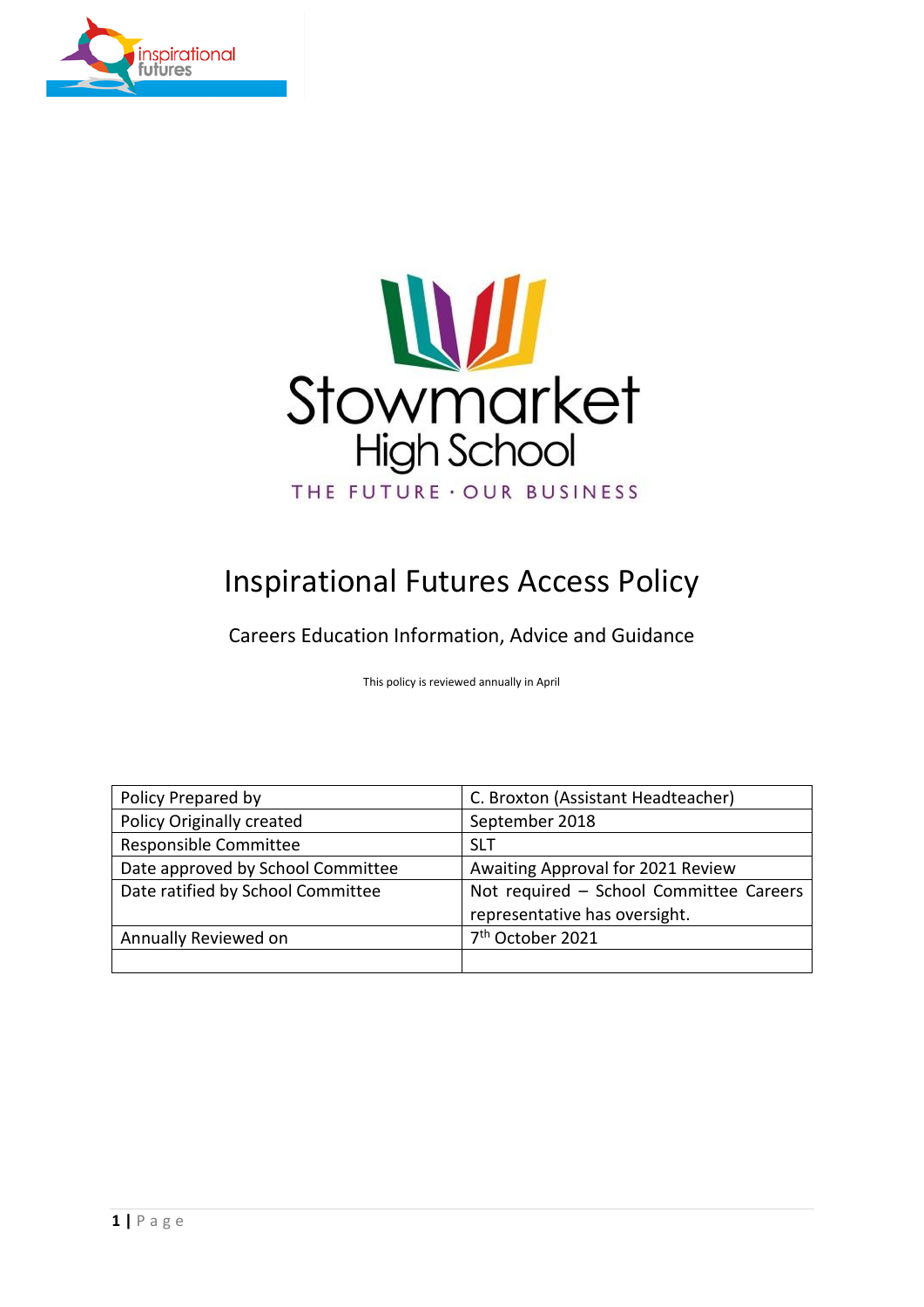

# Provider Access Statement

# Provider Access Policy

# Introduction

This policy statement sets out the school's arrangements for managing the access of providers to pupils at the school for the purpose of giving them information about the provider's education or training offer. This complies with the school's legal obligations under Section 42B of the Education Act 1997.

# **Pupil Entitlement**

All pupils in years  $8 - 11$  are entitled to

- to find out about technical education qualifications and apprenticeships opportunities, as part of a careers programme which provides information on the full range of education and training options available at each transition point;
- to hear from a range of local providers about the opportunities they offer, including technical education and apprenticeships – through options events, assemblies and group discussions and taster events;
- to understand how to make applications for the full range of academic and technical courses.

# **Management of provider access requests**

#### Procedure

A provider wishing to request access should contact Mrs Claire Broxton, Assistant Headteacher, 01449 613541; Email: c.broxton@stowhigh.com

#### **Opportunities for access**

A number of events, integrated into the school careers programme, will offer providers an opportunity to come into school to speak to pupils and/or their parents/carers.